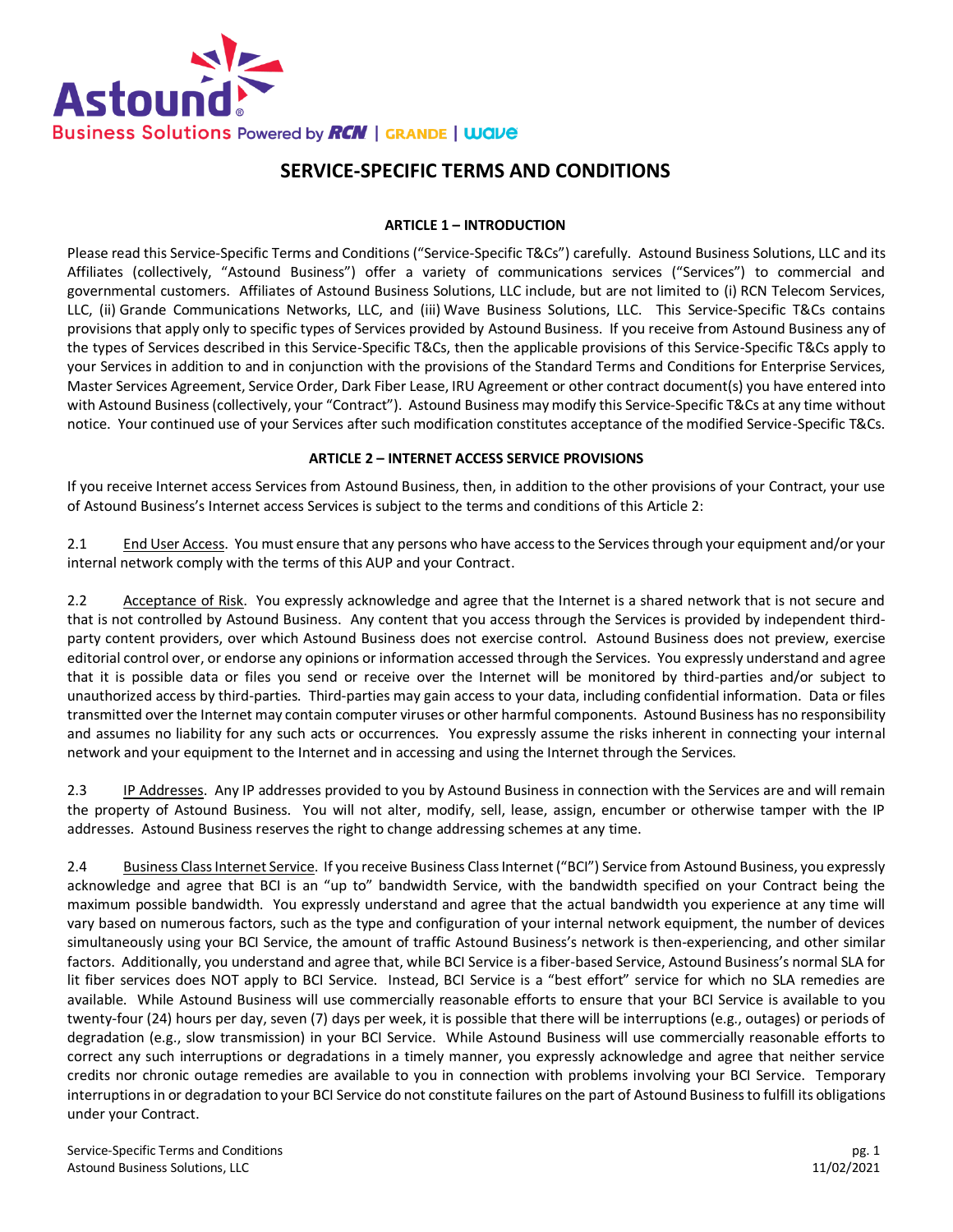2.5 Business Wi-Fi Service. If you receive business Wi-Fi Service from Astound Business in connection with your Internet access Service, you expressly acknowledge and agree that Astound Business's business Wi-Fi Service is intended to be used only by your own personnel; it is not intended to function as a guest Wi-Fi network for temporary guests of your premises such as patrons at a restaurant or patients at a medical office. As a part of the business Wi-Fi Service, Astound Business will install up to five (5) ceiling or wall mounted wireless devices within your premises. You are responsible for performing any internal wiring work needed in order for Astound Business to connect your internal network to the Wi-Fi devices. The wireless devices are and shall at all times remain Astound Equipment. Due to the nature of Wi-Fi technology, each wireless device inherently has a limited range. Physical obstacles that may be present in your environment, such as walls, doors, cubicles and other objects may reduce that range. Accordingly, speeds are not guaranteed and the actual performance of the Wi-Fi Service that you experience may vary in different portions of your premises, as well as at different times during the day, depending on the number of devices simultaneously using your business Wi-Fi Service, the amount of data being transmitted over your network, and so forth. You expressly understand and agree that no SLA applies to the business Wi-Fi Service even if an SLA does apply to the underlying Internet access Service you receive from Astound Business. Astound Business will perform the initial configuration of your business Wi-Fi Service at the time of installation, after which you will be responsible for managing your business Wi-Fi Service just as you are responsible for managing any other aspect of your internal network. If you subsequently require assistance from Astound Business with network management activities such as resetting the password for your business Wi-Fi network, Astound Business may charge you for such assistance at Astound Business's then-standard rates for same.

2.6 DDoS Protection Service. If you receive DDoS protection Service from Astound Business in connection with your Internet access Service, you expressly agree and understand that the DDoS protection Service does not guaranty that the Internet access Service for which the DDoS protection Service is activated will never be susceptible to or negatively impacted by any distributed denial of service attack or any other type of hostile hacking activity. Instead, the DDoS protection Service constitutes only one measure of protection against such activities. Astound Business shall not be liable for any damages of any type that may be suffered by you or any of your end users due to any DDoS attacks or other hostile hacking activity experienced by the Internet access Service that the DDoS protection Service does not successfully prevent, alleviate or ameliorate.

## **ARTICLE 3 – BURSTABLE SERVICE PROVISIONS**

If you receive burstable Internet access Services or burstable data transport Services from Astound Business, then, in addition to the other provisions of your Contract, your use of Astound Business's burstable Services is subject to the terms and conditions of this Article 3. Burstable Internet access or data transport Service allows you to increase from the selected base bandwidth up to the specified maximum burstable bandwidth on an as-needed basis when usage spikes. Charges for burstable Service will be calculated by using the industry standard 95th percentile. The 95th percentile measurement evaluates the regular and sustained use of a network connection and is measured by sampling usage at 5 minute intervals and ignoring the top 5% of usage samples taken over a month. The 95th percentile measure of peak bandwidth will then be compared to the base bandwidth and the incremental usage will be billed at the burst rate in arrears on a monthly basis. Charges for burstable Service will be measured, calculated and accrued on a monthly basis, and billed in arrears on a monthly basis.

## **ARTICLE 4 - SD-WAN, ADVANCED FIREWALL & ADVANCED CLOUD SECURITY SERVICE PROVISIONS**

If you receive SD-WAN, Advanced Firewall and/or Advanced Cloud Security Services from Astound Business, then, in addition to the other provisions of your Contract, your use of Astound Business's SD-WAN, Advanced Firewall and/or Advanced Cloud Security Services is subject to the terms and conditions of this Article 4:

4.1 Underlying Internet Connection Required. Astound Business's SD-WAN, Advanced Firewall and Advanced Cloud Security Services are cloud-hosted Services that require an underlying Internet connection in order to operate. The underlying Internet connection does not need to be provided by Astound Business; it may be provided by any Internet access provider. However, the SD-WAN, Advanced Firewall and Advanced Cloud Security Services will not function if you do not have an active connection to the Internet.

4.2 Use of Customer Information to Configure Service. In order to configure your SD-WAN, Advanced Firewall and Advanced Cloud Security Service, Astound Business must provide certain information regarding your network configuration (e.g., your company name, service site address(es), circuit IDs, etc.) to the cloud-hosted portal through which your service will be configured and managed. By ordering SD-WAN, Advanced Firewall and/or Advanced Cloud Security Service from Astound Business, you are authorizing Astound Business to use your information to establish and configure your account on the cloud-hosted portal.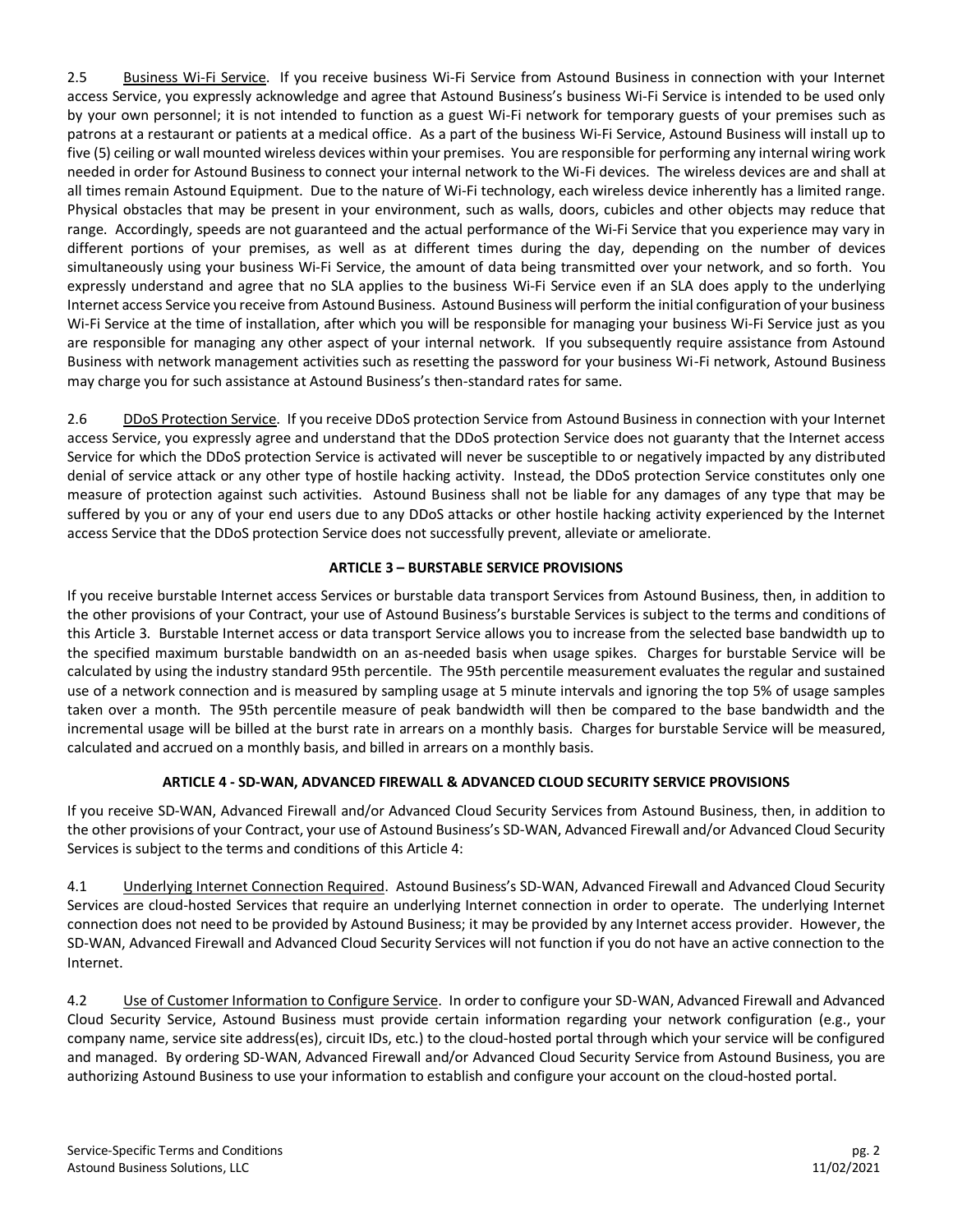4.3 Ownership of Equipment. The hardware installed by Astound Business at your service site in connection with your SD-WAN, Advanced Firewall and/or Advanced Cloud Security Service is and shall at all times remain the personal property of Astound Business. Astound Business shall be responsible for the regular maintenance and repair of all such equipment. Should you experience problems with the equipment, you must contact Astound Business and Astound Business will use commercially reasonable efforts to repair or replace the malfunctioning equipment as soon as possible after receiving your notification. Astound Business shall have the right at any time, and from time to time, during the service term to substitute different equipment for some or all of the equipment initially installed at your service site; provided that the substituted equipment has equivalent or better functionality than the previously installed equipment. Should any equipment require repair or replacement due to your negligent or willful conduct, including the misuse or abuse of same, you shall reimburse Astound Business for the costs of such repair or replacement.

4.4 No Intellectual Property Rights. By your use of Astound Business's SD-WAN, Advanced Firewall and/or Advanced Cloud Security Services, you will not gain any rights of ownership of copyrights, patents, trade secrets, trademarks or any other intellectual property rights in or to the SD-WAN, Advanced Firewall and/or Advanced Cloud Security products, hardware, firmware, software, or the output from the online cloud-hosted portal, all of which are and shall at all times remain owned by Astound Business or its vendors and suppliers, as applicable. Astound Business or its vendors and suppliers, as applicable, will retain exclusive ownership in all deliverables created hereunder and will own all intellectual property rights, title and interest in any ideas, concepts, know how, documentation or techniques developed in connection with the SD-WAN, Advanced Firewall and/or Advanced Cloud Security Services.

4.5 No Cyber Security or Network Consulting Services. Astound Business does not provide cyber security consulting, network security consulting, network management consulting or any other similar types of professional services. You understand and agree that Astound Business has not provided you with and will not in the future provide you with any recommendations, guidance or advice regarding your use of the SD-WAN, Advanced Firewall and/or Advanced Cloud Security Services to configure, optimize, monitor and/or protect your network. Instead, you are at all times fully and solely responsible for configuring, optimizing, monitoring and protecting your network using the SD-WAN, Advanced Firewall and/or Advanced Cloud Security Services provided by Astound Business. Should you, at any time, ask Astound Business personnel to modify or alter the configuration of your SD-WAN, Advanced Firewall and/or Advanced Cloud Security Services, Astound Business personnel will not independently assess the advisability of your requested changes. Instead, Astound Business's only obligation in such situation is to make the specific modifications or alterations requested by you.

4.6 Cyber Security Disclaimer. Use of Astound Business's Advanced Firewall and/or Advanced Cloud Security Services does not guarantee that your network will never be susceptible to or negatively impacted by any cyber security threats or hostile hacking activity (e.g., viruses, malware, denial of service attacks, ransomware, cryptojacking, phishing, SQL injection, man in the middle attacks, etc.). Instead, Astound Business's Advanced Firewall and/or Advanced Cloud Security Services constitute only one measure of protection against such activities. ASTOUND BUSINESS SHALL NOT BE LIABLE FOR ANY DAMAGES OF ANY TYPE THAT MAY BE SUFFERED BY YOU, OR ANY OF YOUR EMPLOYEES, BUSINESS PARTNERS, CUSTOMERS OR END USERS DUE TO ANY CYBER SECURITY BREACHES OR OTHER HOSTILE HACKING ACTIVITY THAT THE ADVANCED FIREWALL AND/OR ADVANCED CLOUD SECURITY SERVICES DO NOT SUCCESSFULLY PREVENT, ALLEVIATE OR AMELIORATE.

## **ARTICLE 5 – PHONE SERVICE PROVISIONS**

If you receive phone Services (including hosted voice Services) from Astound Business, then, in addition to the other provisions of your Contract, your use of Astound Business's phone Services is subject to the terms and conditions of this Article 5:

5.1 VoIP Services. Astound Business's voice Services are provided via Internet Protocol voice network (aka "VoIP"). VoIP services operate using the standard commercial electrical power provided to your service site. Astound Business does not provide a back-up generator, UPS or other alternate power source for the Services; accordingly, in the event of a power outage at your service site, unless you have arranged for back-up power, the VoIP Services will be unavailable until electrical service is restored. You acknowledge and accept that the Service is not represented as fail-safe and is not designed for use in situations where errorfree or uninterrupted service is essential. Astound Business will not be responsible for, and you expressly assumes all risk of, any losses or damages arising as a result of the unavailability of the Service, including the inability to reach 911 or other emergency services, or the inability to contact your security system, your fire alarm system or any remote medical monitoring service provider.

5.2 Important Notice Regarding E911 Service. Federal Communications Commission rules require providers of VoIP phone services to remind customers of these important E911 facts: (a) Astound Business needs a complete and correct service site address in order to deliver accurate location information to E911; (b) If you move your VoIP phone equipment to a different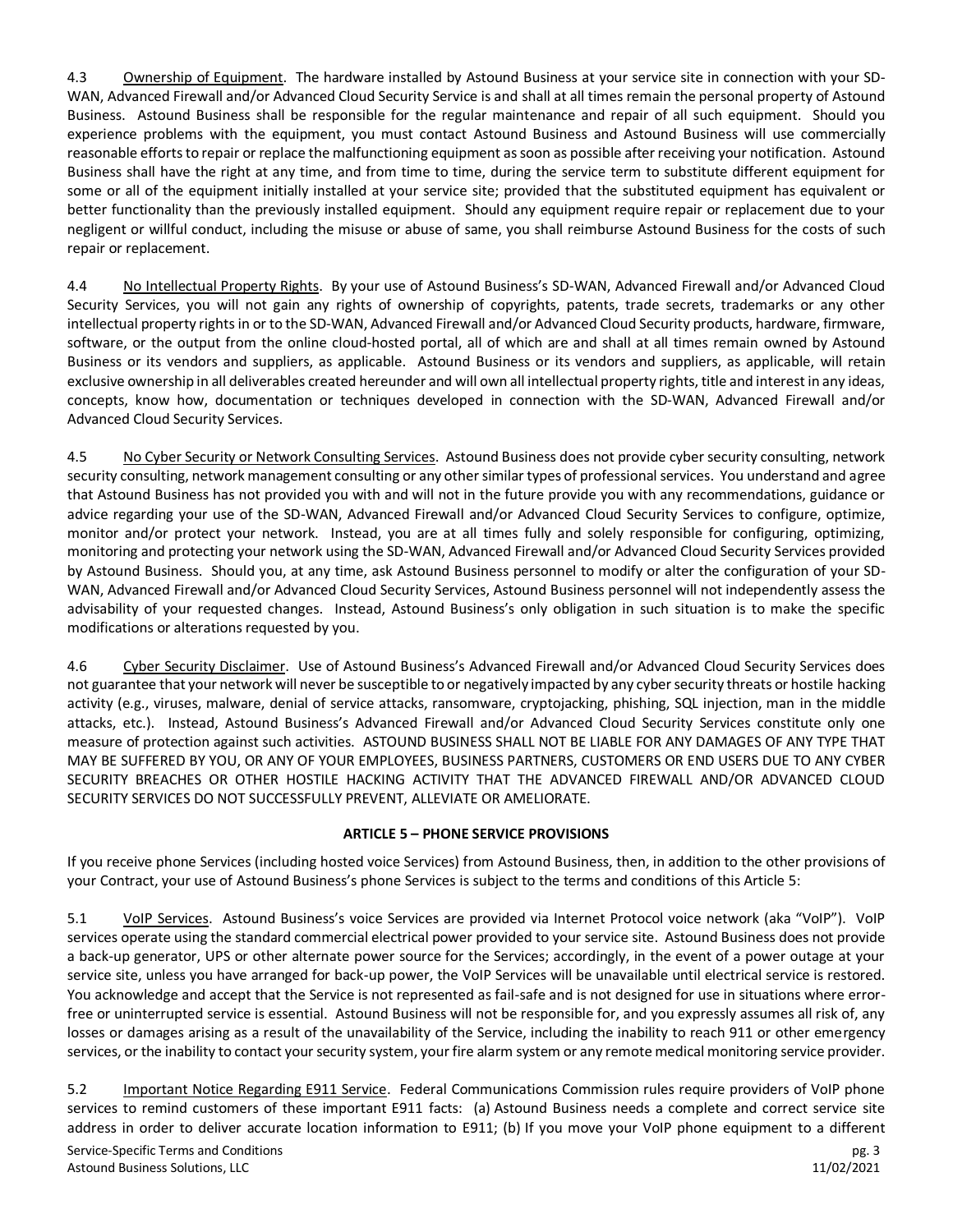physical address, you must call Astound Business immediately to update the location information, otherwise E911 will not have your correct location information on file; (c) VoIP services operate using the standard electrical power provided to the service site, so unless you have arranged for a back-up power supply, the Services will be unavailable during a power outage; (d) You may not be able to make E911 calls if there is a power outage, network outage or other technical problems, or if your phone service is terminated or suspended.

5.3 Other Providers. Unless otherwise expressly agreed to in writing, Astound Business has no obligation or responsibility to arrange for termination or removal of telecommunications services provided by long distance providers. You remain responsible for terminating and removing any such unwanted services and circuits provided by other long distance providers. You understand that you may designate only one primary interexchange carrier for any one telephone number for state-to-state (interLATA), intrastate and international usage.

5.4 Long Distance Charges. Any long distance rates listed in your Contract are the rates as of the effective date of that Contract and may not reflect the actual rates applicable at any given time during the term of the Contract. All long distance charges are exclusive of applicable taxes, and Astound Business may add or adjust rates and charges in order to recover amounts it is required or permitted by governmental or quasi-governmental authorities to collect from or pay to others in support of statutory or regulatory programs ("Governmental Charges"), plus amounts to recover reasonable administrative costs associated with such Governmental Charges.

5.5 International Calling Charges. The rates listed in your Contract do not include charges for international calls. Astound Business will pass through to you all charges for any international calls made via your phone service.

5.6 CPNI. Astound Business will have access to certain proprietary network information of yours ("CPNI"). Under federal law, you have a right to, and Astound Business has a duty to protect, the confidentiality of CPNI. CPNI may be useful to tailor services to you and to enhance Astound Business's ability to meet your needs. You expressly authorize Astound Business, its affiliates, or its sales representatives to use CPNI to determine if you could benefit from other services offered by Astound Business and its affiliates, and market them to you. You may withdraw your authorization at any time by informing Astound Business in writing. Any such withdrawal will not affect the quality of Services provided to you.

## **ARTICLE 6 – HOSTED VOICE SERVICE PROVISIONS**

If you receive hosted voice Services from Astound Business, then, in addition to the other provisions of your Contract and the Phone Service Provisions set forth above, your use of Astound Business's hosted voice Services is subject to the terms and conditions of this Article 6:

6.1 Leased Hosted Voice Equipment. If you are leasing hosted voice equipment (the "Leased Equipment") from Astound Business, then the Leased Equipment shall at all times be and remain the personal property of Astound Business. Astound Business shall be responsible for the regular maintenance and repair of all Leased Equipment. Should you experience problems with any of the Leased Equipment, you must contact Astound Business and Astound Business will use commercially reasonable efforts to repair or replace the malfunctioning Leased Equipment as soon as reasonably possible after receiving your notification. For Leased Equipment, Astound Businessshall have the right at any time, and from time to time, during the service term to substitute different hosted voice equipment for some or all of the Leased Equipment initially installed at your service site; provided that the substituted Leased Equipment has equivalent or better functionality than the previously installed Leased Equipment. Should any Leased Equipment require repair or replacement due to your negligent or willful conduct, including the misuse or abuse of same, you shall reimburse Astound for the costs of such repair or replacement.

6.2 Purchased Hosted Voice Equipment. If you have purchased hosted voice equipment (the "Purchased Equipment") through Astound Business, then upon your acceptance of the Purchased Equipment, the Purchased Equipment shall be and remain your personal property. As between Astound Business and you, you shall be solely responsible for the repair and maintenance of all Purchased Equipment and any and all obligations and liabilities associated therewith. **YOU ACKNOWLEDGE THAT THE PURCHASED EQUIPMENT IS NOT MANUFACTURED BY ASTOUND BUSINESS AND THAT ASTOUND BUSINESS DOES NOT SUPPORT AND SHALL HAVE NO MAINTENANCE OBLIGATIONS OR OTHER LIABILITY REGARDING SAME.** ASTOUND BUSINESS WILL EITHER DELIVER THE MANUFACTURER'S WARRANTY FOR THE PURCHASED EQUIPMENT DIRECTLY TO YOU OR PASS THROUGH THE MANUFACTURER'S WARRANTY TO YOU DEPENDING ON THE APPLICABLE MANUFACTURER'S POLICY. ASTOUND BUSINESS HEREBY ASSIGNS TO YOU ALL OF THE MANUFACTURERS' WARRANTIES AND INDEMNITIES RELATING TO THE PURCHASED EQUIPMENT TO THE EXTENT ASTOUND BUSINESS IS PERMITTED BY THE MANUFACTURER TO MAKE SUCH ASSIGNMENT TO YOU. SUCH ASSIGNMENT IS SUBJECT TO ALL OF THE TERMS AND CONDITIONS IMPOSED BY THE MANUFACTURER WITH RESPECT THERETO.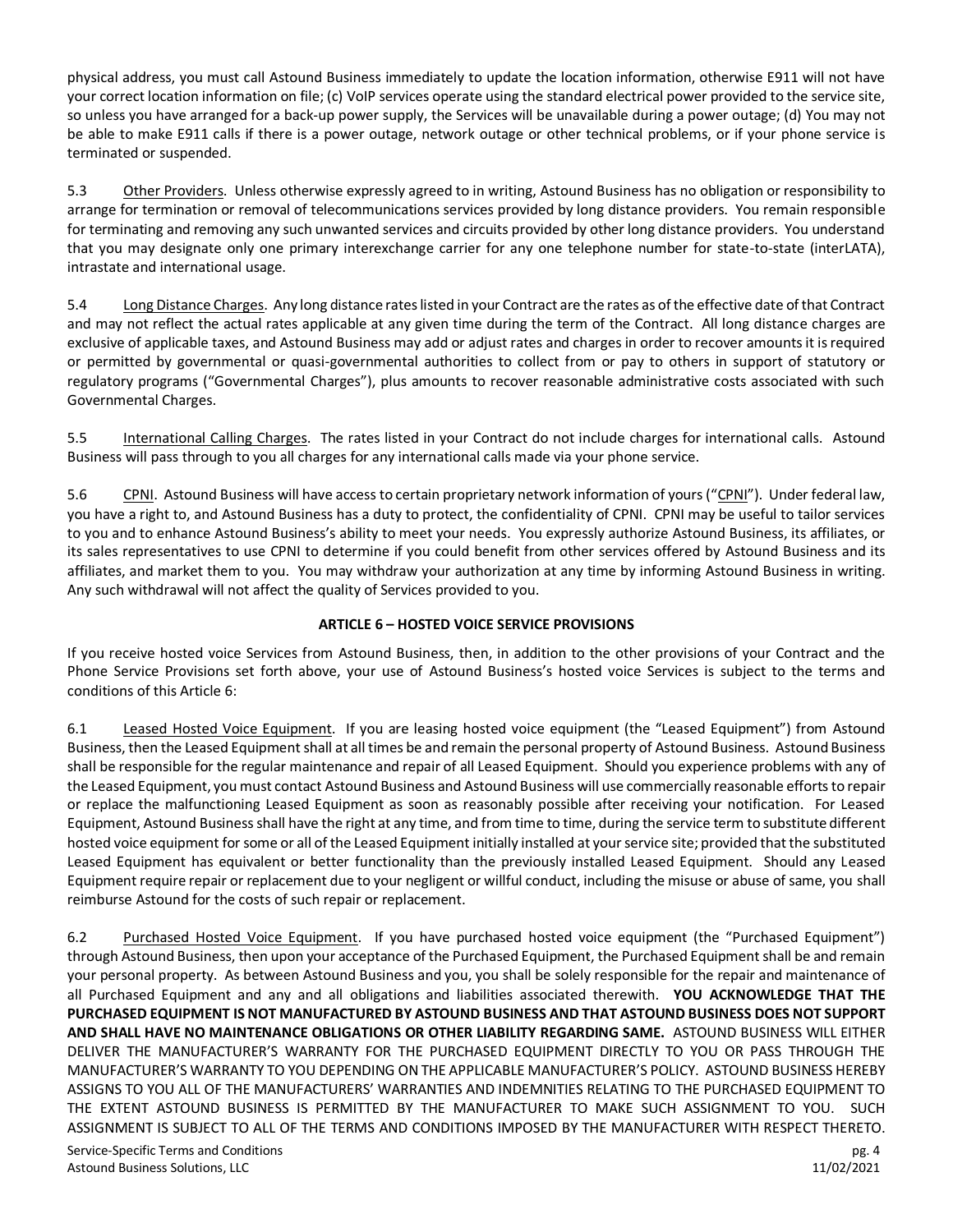YOUR REMEDY FOR DEFECTIVE PURCHASED EQUIPMENT SHALL BE AS SET FORTH IN THE APPLICABLE MANUFACTURER'S WARRANTY WHICH IS YOUR SOLE AND EXCLUSIVE REMEDY FOR BREACH OF AN EQUIPMENT WARRANTY. ASTOUND BUSINESS DOES NOT EXTEND ANY WARRANTIES, EXPRESS OR IMPLIED, INCLUDING WARRANTIES OF MERCHANTABILITY, NON-INFRINGEMENT OR FITNESS FOR A PARTICULAR PURPOSE, EITHER TO YOU OR TO THIRD PARTIES, FOR ANY PURCHASED EQUIPMENT PURCHASED BY YOU PURSUANT TO A CONTRACT, NOR SHALL ASTOUND BUSINESS HAVE ANY LIABILITY FOR ANY LOSS, DAMAGE, OR EXPENSE DIRECTLY OR INDIRECTLY ARISING FROM YOUR USE OF (OR INABILITY TO USE) THE PURCHASED EQUIPMENT OR A THIRD PARTY'S UNAUTHORIZED USE OF THE PURCHASED EQUIPMENT. Any questions concerning or requests for maintenance or repair of the Purchased Equipment should be directed to the manufacturer of the Purchased Equipment at issue. If Purchased Equipment impairs the Services, you will remain liable for payment of the applicable monthly service fees. If, at your request, Astound Business attempts to resolve difficulties caused by Purchased Equipment, you will be responsible for Astound Business's then-current commercial rates and terms for such consulting services on a time and materials basis.

6.3 Hosted Voice Software. Certain types of hosted voice Services, such as virtual seats, mobile clients, and video conferencing solutions, require the installation of third-party software on your equipment. Additionally, both Leased Equipment and Purchased Equipment may include a limited license to use certain third-party software and/or firmware provided by the vendor or manufacturer of the Leased Equipment / Purchased Equipment. Any such software or firmware provided to you in connection with hosted voice Services shall be collectively referred to as the "Hosted Voice Software." You expressly understand and agree that, unless otherwise provided in any written license agreement or other documentation from the third-party vendor or manufacturer of the Hosted Voice Software, you may only use the Hosted Voice Software for the purposes of using and operating the Leased Equipment / Purchased Equipment and receiving the Services as contemplated by your Contract. You understand and agree that each of the following is prohibited with respect to the Hosted Voice Software: (a) copying the Hosted Voice Software or associated documentation, either in whole or in part; (b) modifying, reverse compiling, reverse assembling or otherwise reverse engineering the Hosted Voice Software, either in whole or in part, or attempting to do any of the foregoing; (c) sub-licensing, leasing, sub-leasing, selling or otherwise distributing the Hosted Voice Software, either in whole or in part, and whether or not for profit, to any third parties; and (d) creating derivative works of, from, based on, using or incorporating all or any portion of the Hosted Voice Software.

6.4 Use of Specific Hosted Voice Features. Astound Business's hosted voice Services may include certain features that are enabled by "add-in" software or service components. These features are intended to enhance the functionality of the hosted voice Services and provided you with additional convenience and collaboration tools. Examples of such features include, but are not limited to, SMS messaging, voicemail transcription, voicemail recording and other similar functions, expressly including any additional "add-in" feature enhancements that Astound Business may make available or incorporate into the hosted voice Services in the future. Astound Business has established its pricing for the hosted voice Services based on assumptions of normal business use of the hosted voice Services within the United States of America. Should your use of the hosted voice Services, including any of the "add-in" features such as SMS messaging, significantly exceed normal business use, Astound Business reserves the right to disable the feature(s) at issue and/or impose additional cost-recovery charges for your excessive use.

6.5 Installation of Hosted Voice Equipment. As a part of the hosted voice Service, Astound Business will install the hosted voice equipment for you (whether such equipment is Leased Equipment or Purchased Equipment) at the specified service site. If your service site contains existing inside wiring, Astound Business will use your existing wiring for the installation; provided, that Astound Business's use of any existing wiring shall not constitute any type of representation, warranty or guarantee to you that the existing wiring is in good condition and/or free from defects. If your service site does not contain the necessary inside wiring (as determined by Astound Business in Astound Business's commercially reasonable judgment), Astound Business will so notify you and you may elect to install wiring itself or to request that Astound Business install wiring for you. If Astound Business installs wiring for you, such work shall be performed on a time and materials basis, with the wiring to become your personal property upon your acceptance of the Service. If, during the installation process, Astound Business discovers or uncovers any hazardous materials or substances at your service site: (A) Astound Business shall have the option to cease work at the service site and terminate your hosted voice Service Contract, without any liability for or obligation to remove or remediate the hazardous materials so discovered; and (B) you shall indemnify, defend and hold Astound Business harmless from and against any and all claims, costs, damages and expenses incurred by Astound Business in connection with or as a result of the pre-existing hazardous materials, including attorneys' and experts' fees and costs as well as the costs of any environmental assessment or remediation work that may be performed at the service site.

6.6 Bring-Your-Own-Phone Provisions. For certain models of phones, Astound Business has the ability to attempt to connect phones that you already own (the "Customer Phones") to Astound Business's hosted voice Service, which eliminates the need for you to lease or purchase phones from Astound Business. If you elect to use your existing Customer Phones with Astound Business's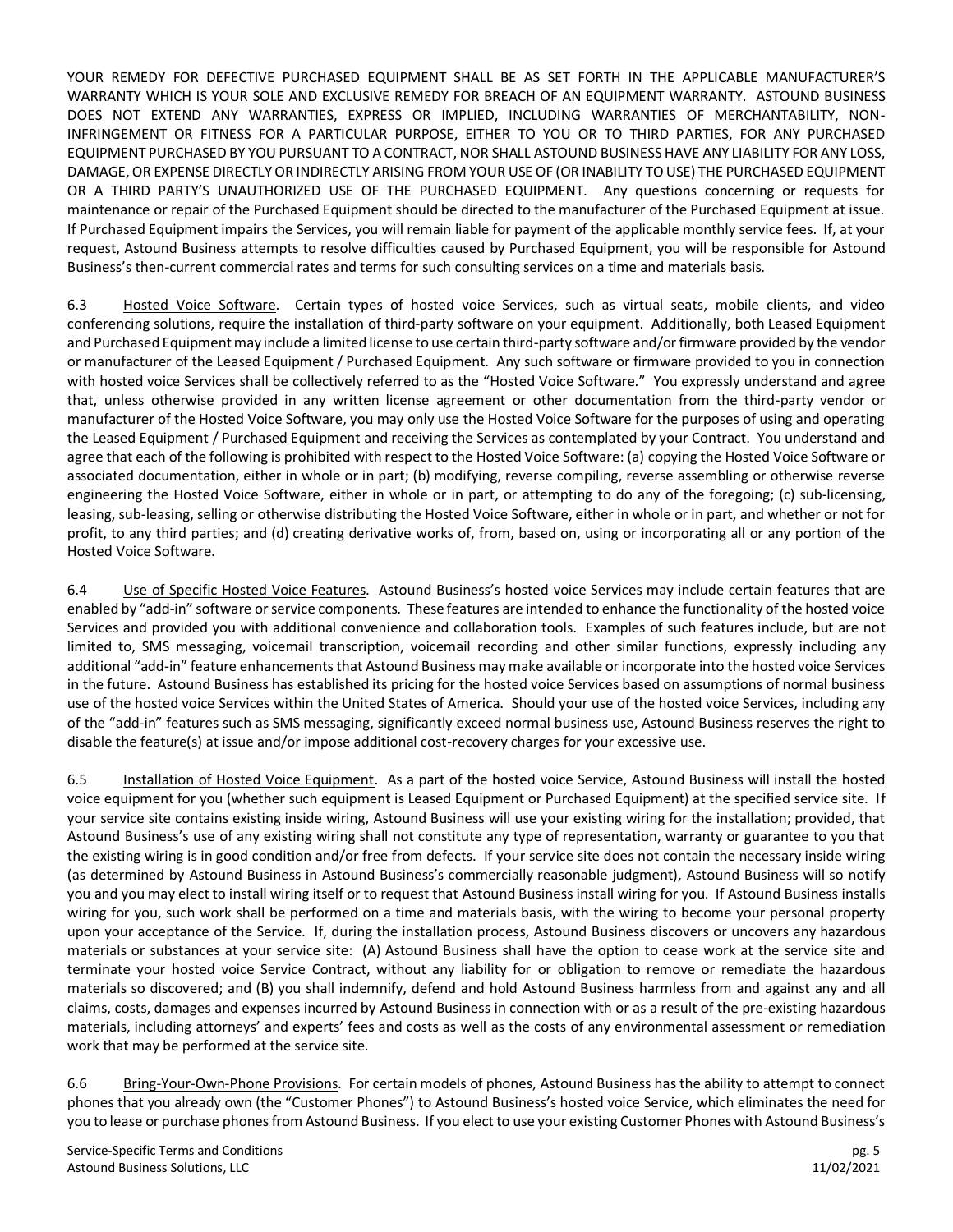hosted voice Service, you expressly agree to the following provisions: (a) you must supply the passwords for the Customer Phones, otherwise the phones may not be usable with Astound Business's network; (b) the process of connecting the Customer Phones to Astound Business's network involves re-setting the Customer Phones to their factory defaults, which will delete all information stored on the phones, including contact lists, speed dial numbers, as well as the configurations established for connectivity to your previous hosted voice solution; (c) it is possible that attempting to connect the Customer Phones to Astound Business's network could render one or more of the Customer Phones unusable, requiring a firmware re-flash. In such event, Astound Business will have no responsibility or liability for repairing or replacing the Customer Phone(s) at issue. Instead, you expressly assume the risk inherent in attempting to attach the Customer Phones to Astound Business's hosted voice network; and (d) Astound Business will be unable to provide support and troubleshooting for Customer Phones after implementation. Astound Business will be able to troubleshoot problems with Astound Business's network, but if the network is functioning property and there are technical problems with any of the Customer Phones, you must seek equipment support from the manufacturer or original vendor of the equipment.

#### **ARTICLE 7 – CONNECTNOW VIDEO CONFERENCING SERVICE PROVISIONS**

If you receive ConnectNow video conferencing Services from Astound Business, then, in addition to the other provisions of your Contract, including the Phone Service Provisions set forth above, and the Hosted Voice Service Provisions set forth above, your use of Astound Business's ConnectNow Service is subject to the terms and conditions of this Article 7:

7.1 Use of ConnectNow Service and Your Responsibilities. Astound Business's video conferencing solution, ConnectNow, is a software-based addition to Astound Business's hosted voice Services that is intended to facilitate group collaboration and remote team communications. You are solely responsible for your use of the Service, including for all use made of the Service by your employees, business partners, and other end users. Your use of the ConnectNow Service shall at all times comply with all applicable laws, including, but not limited to, laws related to recording, intellectual property, privacy and export control.

(a) Registration Information. You may be required to provide information about yourself and your employees and other end users of the ConnectNow Service in order to use the Service or certain functionality provided by the Service. You agree that all such information shall be accurate. You may be asked to choose a user name and password. You are entirely responsible for maintaining the security of your username and password and agree not to disclose same to third-parties.

(b) Your Content. You agree that you are solely responsible for the content sent, transmitted, displayed and/or uploaded by you, your employees and your other end users of the ConnectNow Service. You represent and warrant that you have the right to transmit and upload your content and that such use does not violate or infringe on the rights of any third party. Under no circumstances will Astound Business be liable in any way for any (i) content that is transmitted or viewed while using the ConnectNow Service, (ii) errors or omissions in the content, or (iii) any loss or damage of any kind incurred as a result of the use of, access to, or denial of access to your content. Although Astound Business is not responsible for your content, Astound Business may delete any of your content at any time without notice to you if Astound Business becomes aware that your content violates any provisions of your Contract or applicable law. You retain copyright and any other rights you already hold in content which you submit, post or display on, through or using the ConnectNow Service.

(c) Recordings. You are responsible for complying with all recording laws. The host of a ConnectNow session can choose to record ConnectNow meetings and webinars. By using the ConnectNow Service, you are giving Astound Business consent to store recordings for any or all ConnectNow meetings or webinars that you join, if such recordings are stored in Astound Business's systems. You will receive a notification (visual or otherwise) when recording is enabled. If you do not consent to being recorded, you can choose to leave the meeting or webinar.

(d) Prohibited Use. You agree that you will not use, and will not permit any of your employees, business associates or other end users of the ConnectNow Service to do any of the following: (i) modify, disassemble, decompile, prepare derivative works of, reverse engineer or otherwise attempt to gain access to the source code of the ConnectNow Service, (ii) knowingly or negligently use the ConnectNow Service in a way that abuses, interferes with, or disrupts Astound Business's network, your accounts or the ConnectNow Service, (iii) engage in activity that is illegal, fraudulent, false or misleading, (iv) transmit through the ConnectNow Service any material that may infringe the intellectual property or other rights of third parties, (v) build or benchmark a competitive product or service, or copy any features, functions or graphics of the ConnectNow Service, (vi) use the ConnectNow Service to communicate any message or material that is harassing, libelous, threatening, obscene, indecent, would violate the intellectual property rights of any third party or is otherwise unlawful, that would give rise to civil liability, or that constitutes or encourages conduct that could constitute a criminal offense under any applicable law or regulation; (vii) upload or transmit any software, content or code that does or is intended to hard, disable, destroy or adversely affect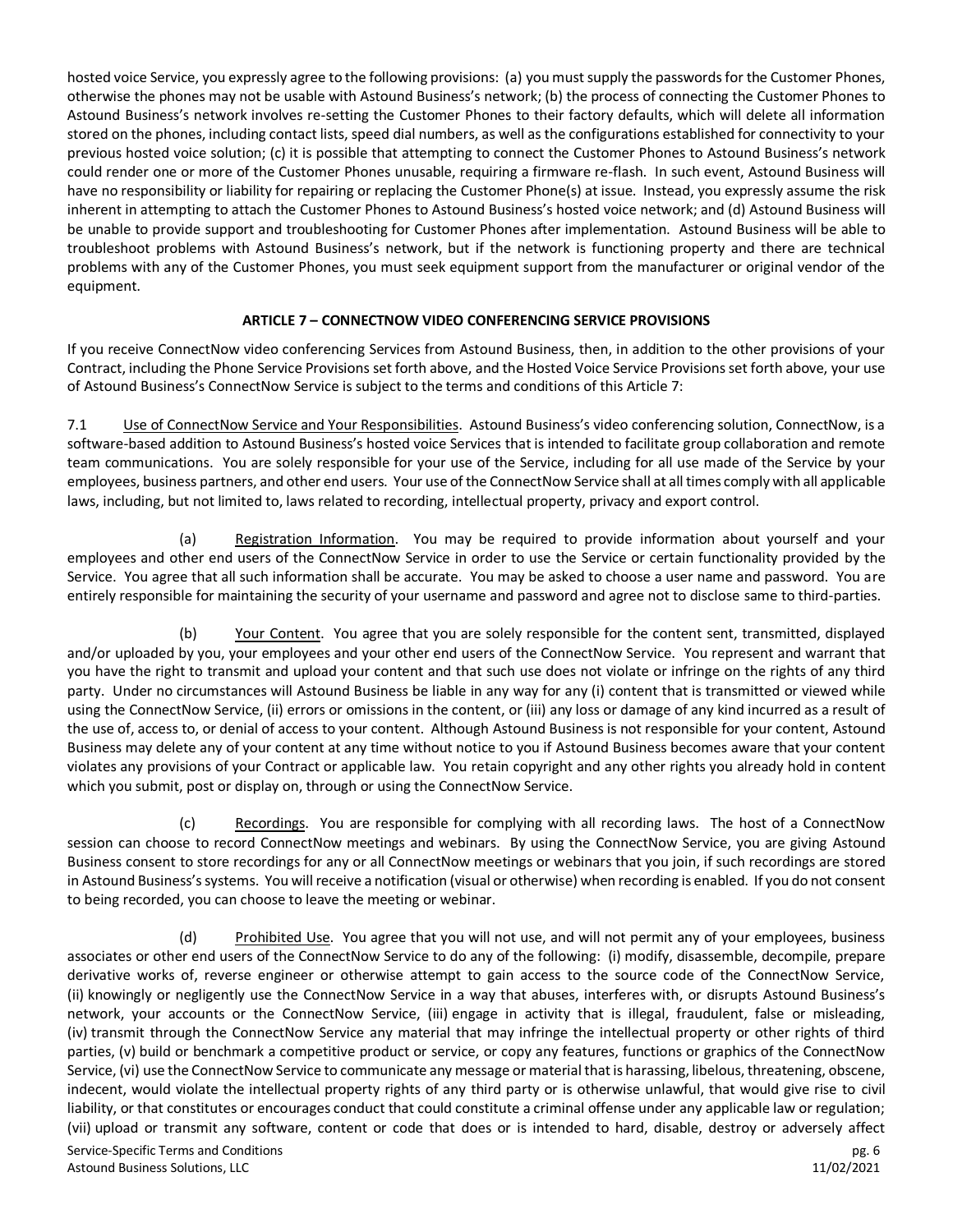performance of the ConnectNow Service or the Astound Business network in any way, or which does or is intended to harm or extract information or data from other hardware, software or networks of Astound Business or other users of Astound Business's Services, (viii) engage in any activity or use the ConnectNow Service in any manner that could damage, disable, overburden, impair or otherwise interfere with or disrupt the ConnectNow Service, or any servers or networks connected to the Service or Astound Business's security systems, (ix) use the ConnectNow Service in violation of any Astound Business policy or in a manner that violates applicable law, including but not limited to anti-spam, export control, privacy, and anti-terrorism laws and regulations and laws requiring the consent of subjects of audio and video recordings.

(e) Limitations on Use. You may not reproduce, resell, or distribute the ConnectNow Service or any reports or data generated by the ConnectNow Service for any purpose unless you have been specifically permitted to do so under a separate agreement with Astound Business. You may not offer or enable any third parties to use the Service purchased by you, display on any website or otherwise publish the ConnectNow Service or any content obtained from the Service (other than content created and owned by you) or otherwise generate income from the ConnectNow Service. You may not use the ConnectNow Service for the development, production or marketing of a service or product substantially similar to the ConnectNow Service.

(f) Responsibility for End Users. You are responsible for the activities of all of your employees and other end users who access or use the ConnectNow Service through your account and you agree to ensure that all such employees and end users comply with the terms of your Contract, including the provisions of this Service-Specific T&Cs document, and any other Astound Business policies. If you become aware of any violation of your Contract in connection with the use of the ConnectNow Service by any person, please notify Astound Business immediately. Astound Business may investigate any complaints and violations that come to its attention and may take any (or no) action that Astound Business believes is appropriate, including, but not limited to issuing warnings, removing the content or terminating accounts and/or user profiles.

7.2 Not for Use in High Risk Environments. THE CONNECTNOW SERVICE IS NOT POSITIONED, INTENDED OR DESIGNED FOR USE IN HAZARDOUS ENVIRONMENTS REQUIRING FAIL-SAFE CONTROLLS, INCLUDING, WITHOUT LIMITATION, OPERATION OF NUCLEAR FACILITIES, AIRCRAFT NAVIGATION/COMMUNICATIONS SYSTEMS, AIR TRAFFIC CONTROL, LIFE SUPPORT AND/OR WEAPONS SYSTEMS. YOU MUST NOT USE THE CONNECTNOW SERVICE IN ANY HIGH RISK ENVIRONMENT.

7.3 Not Intended for Secure Communications. THE CONNECTNOW SERVICE IS NOT POSITIONED, INTENDED OR DESIGNED TO PROVIDE SECURE COMMUNICATIONS AND MUST NOT BE USED IN SITUATIONS WHERE THE CONFIDENTIALITY, PRIVACY OR SECURITY OF THE COMMUNICATION AT ISSUE IS ESSENTIAL OR PARAMOUNT. ConnectNow contains certain industry-standard features that, when correctly configured and enabled, can increase the security of ConnectNow sessions. Astound Business strongly recommends that you use the available security features of the Service. However, even with proper configuration of ConnectNow's settings, it is possible that communications made using ConnectNow may be intercepted by unauthorized third parties, disseminated beyond your intended audience, recorded or altered without your consent, or otherwise compromised by hostile hacking activity. YOU EXPRESSLY UNDERSTAND AND AGREE THAT YOUR USE OF THE CONNECTNOW VIDEO CONFERENCING SERVICE IS NOT GUARANTEED TO BE SECURE. INSTEAD, YOU UNDERSTAND AND AGREE THAT YOUR USE OF THE CONNECTNOW SERVICE IS AT YOUR SOLE RISK. ASTOUND BUSINESS SHALL NOT BE LIABLE FOR ANY BREACHES OF PRIVACY, UNAUTHORIZED DISCLOSURE OF CONFIDENTIAL INFORMATION, OR OTHER DAMAGES OR LOSSES OF ANY TYPE THAT MAY BE SUFFERED BY YOU, OR ANY OF YOUR EMPLOYEES, BUSINESS PARTNERS OR END USERS DUE TO ANY SECURITY WEAKNESSES IN THE CONNECTNOW SOFTWARE OR ANY HOSTILE HACKING ACTIVITY EXPLOITING SAME.

7.4 No Warranties; Acceptance of Risk. YOU UNDERSTAND AND AGREE THAT THE CONNECTNOW SERVICE IS PROVIDED "AS-IS" AND ASTOUND BUSINESS, ITS AFFILIATES AND SUPPLIERS EXPRESSLY DISCLAIM ALL WARRANTIES OF ANY KIND, EXPRESS OR IMPLIED, INCLUDING WITHOUT LIMITATION ANY WARRANTY OF MERCHANTABILITY, FITNESS FOR A PARTICULAR PURPOSE OR NON-INFRINGEMENT. ASTOUND BUSINESS, ITS AFFILIATES AND SUPPLIERS MAKE NO WARRANTY OR REPRESENTATION REGARDING THE RESULTS THAT MAY BE OBTAINED FROM THE USE OF THE SERVICE, REGARDING THE ACCURACY OR RELIABILITY OF ANY INFORMATION OBTAINED THROUGH THE SERVICE OR THAT THE SERVICE WILL MEET ANY USER REQUIREMENTS, OR BE UNINTERRUPTED, TIMELY, SECURE OR ERROR FREE. USE OF THE SERVICE IS AT YOUR SOLE RISK. ANY MATERIAL AND/OR DATA DOWNLOADED OR OTHERWISE OBTAINED THROUGH USE OF THE SERVICE IS AT YOUR OWN DISCRETION AND RISK. YOU WILL BE SOLELY RESPONSIBLE FOR ANY DAMAGE TO YOU RESULTING FROM THE USE OF THE SERVICE. THE ENTIRE RISK ARISING OUT OF USE OR PERFORMANCE OF THE CONNECTNOW SERVICE REMAINS WITH YOU. ASTOUND BUSINESS DOES NOT ASSUME ANY RESPONSIBILITY FOR RETENTION OF ANY USER INFORMATION OR COMMUNICATION BETWEEN USERS. ASTOUND BUSINESS CANNOT GUARANTEE AND DOES NOT PROMISE ANY SPECIFIC RESULTS FROM USE OF THE SERVICE.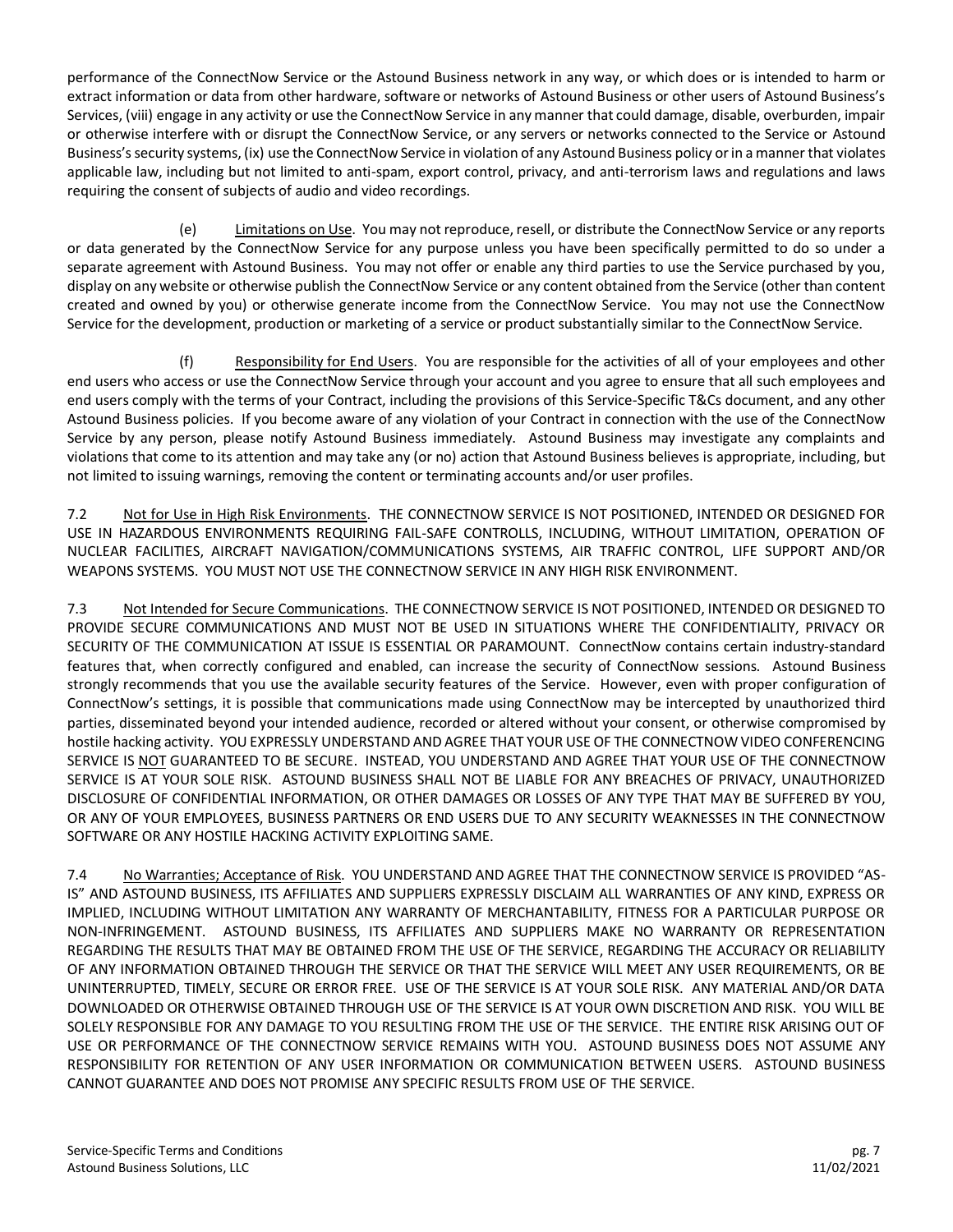#### **ARTICLE 8 – REMOTE VIRTUAL OFFICE SERVICE PROVISIONS**

If you receive remote virtual office Services from Astound Business, then, in addition to the other provisions of your Contract, your use of Astound Business's remote virtual office Services is subject to the terms and conditions of this Article 8:

8.1 Component Services. Astound Business's remote virtual office Services are comprised of a combination of Astound Business's SD-WAN, Advanced Firewall and/or Advanced Cloud Security Services, Astound Business's Hosted Voice Services, Astound Business's ConnectNow video conferencing Service, as well as any other add-on Services selected by you. Accordingly, the provisions of this Service-Specific T&Cs document that apply to the component Services comprising your remote virtual office Services also apply to your remote virtual office Services. Please refer to those sections of this Service-Specific T&Cs for the governing terms and conditions.

#### 8.2 End Users.

(a) In General. Astound Business's remote virtual office Services are available for purchase by Astound Business's business customers with the intent that the business customer will deploy the individual seat packages to members of its end user work force. Astound Business's remote virtual office Services are intended to facilitate the ability of those end users to perform their work activities from their homes or other locations that are geographically distant from the business customer's office space. Thus, the actual users of the remote virtual office Services will be the business customer's end user employees and/or contractors (the "End Users").

(b) No Contractual Relationship Between End Users and Astound Business. Notwithstanding the fact that the End Users will be the actual users of the remote virtual office Services, there is no contractual relationship between Astound Business and any one or more of the End Users. Instead, the contractual relationship is solely between Astound Business and the business customer ordering the remote virtual office Services. The business customer ordering remote virtual office Services for its End Users is responsible to Astound Business for all activities performed by its End Users using the Services, including any unauthorized or illegal activities, and including the repair and/or replacement of any equipment that is damaged while in the End User's possession. Accordingly, if you order Astound Business's remote virtual office Services, it is your responsibility to ensure that all of your End Users comply with the terms of your Contract, including the provisions of this Service-Specific T&Cs document, and any other Astound Business policies.

(c) Technical Support for End Users. Astound Business does not provide direct technical support of the remote virtual office Services to any End Users. Instead, Astound Business will provide any needed technical support to Astound Business's business customers that order the remote virtual office Services. It is the responsibility of those business customers to provide technical support to their own End Users.

8.3 Underlying Internet Connection Required. Astound Business's remote virtual office Services are cloud-hosted Services that require an underlying Internet connection in order to operate. The underlying Internet connection does not need to be provided by Astound Business; it may be provided by any Internet access provider. However, the remote virtual office Services will not function if the End User does not have an active connection to the Internet.

8.4 Performance of Remote Virtual Office Services. Because Astound Business's remote virtual office Services rely on the End User's Internet connection to operate, the performance each End User of the remote virtual office Services experiences at any given time may vary and fluctuate depending on the attributes of that End User's underlying Internet access connection.

Service-Specific Terms and Conditions pg. 8 Astound Business Solutions, LLC 11/02/2021 8.5 Purchased Equipment. Astound Business's remote virtual office Services may require the purchase of certain auxiliary equipment, such as headsets, HD video cameras, and desktop phones (the "Purchased Equipment"), that become the property of customer upon delivery of the equipment to the End User. Upon the End User's acceptance of the Purchased Equipment, the Purchased Equipment shall be and remain your personal property. As between Astound Business and you, you shall be solely responsible for the repair and maintenance of all Purchased Equipment and any and all obligations and liabilities associated therewith. **YOU ACKNOWLEDGE THAT THE PURCHASED EQUIPMENT IS NOT MANUFACTURED BY ASTOUNDBUSINESSAND THAT ASTOUND BUSINESS DOES NOT SUPPORT AND SHALL HAVE NO MAINTENANCE OBLIGATIONS OR OTHER LIABILITY REGARDING SAME.** ASTOUND BUSINESS WILL EITHER DELIVER THE MANUFACTURER'S WARRANTY FOR THE PURCHASED EQUIPMENT DIRECTLY TO YOU OR PASS THROUGH THE MANUFACTURER'S WARRANTY TO YOU DEPENDING ON THE APPLICABLE MANUFACTURER'S POLICY. ASTOUND BUSINESS HEREBY ASSIGNS TO YOU ALL OF THE MANUFACTURERS' WARRANTIES AND INDEMNITIES RELATING TO THE PURCHASED EQUIPMENT TO THE EXTENT ASTOUND BUSINESS IS PERMITTED BY THE MANUFACTURER TO MAKE SUCH ASSIGNMENT TO YOU. SUCH ASSIGNMENT IS SUBJECT TO ALL OF THE TERMS AND CONDITIONS IMPOSED BY THE MANUFACTURER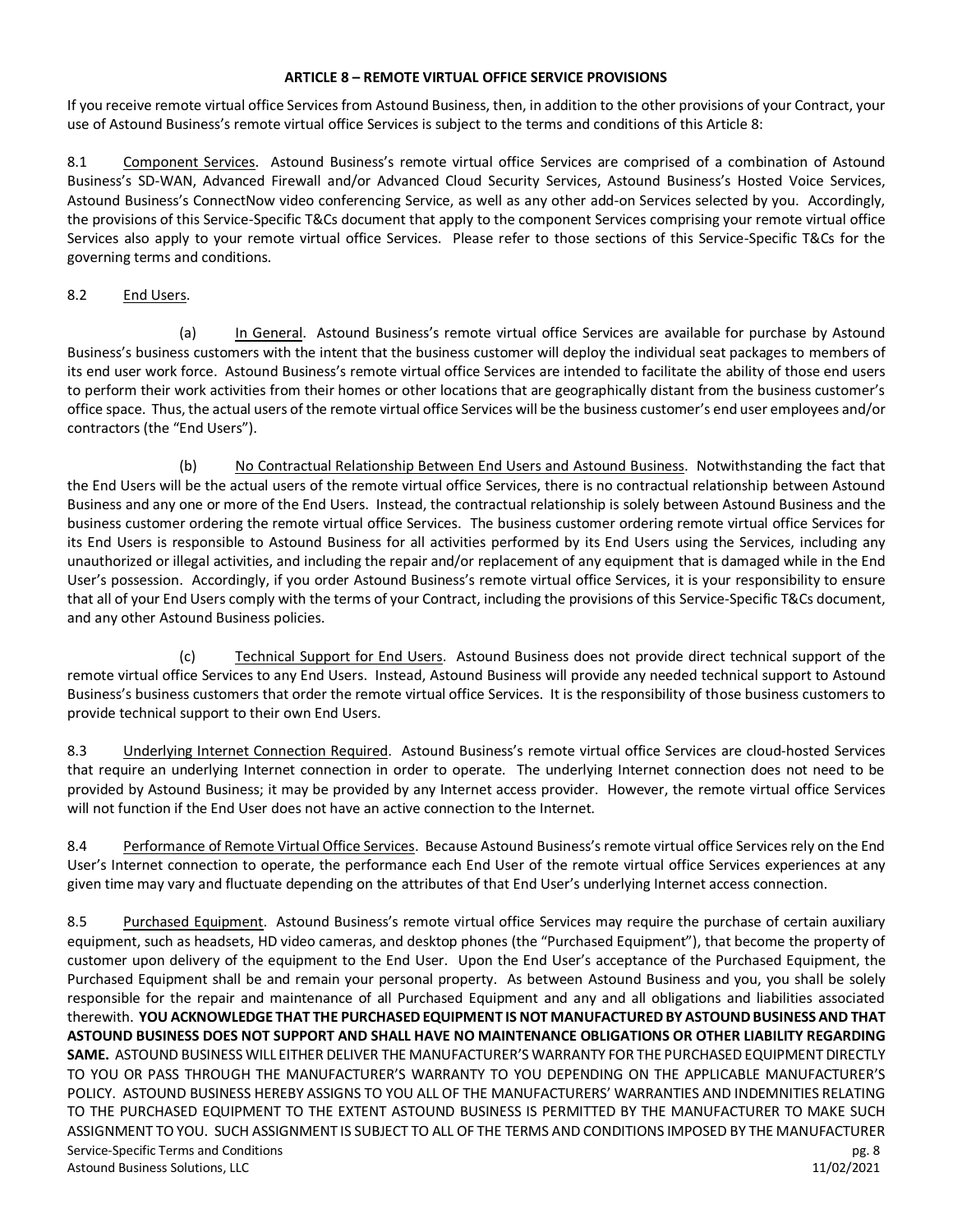WITH RESPECT THERETO. YOUR REMEDY FOR DEFECTIVE PURCHASED EQUIPMENT SHALL BE AS SET FORTH IN THE APPLICABLE MANUFACTURER'S WARRANTY WHICH IS YOUR SOLE AND EXCLUSIVE REMEDY FOR BREACH OF AN EQUIPMENT WARRANTY. ASTOUND BUSINESS DOES NOT EXTEND ANY WARRANTIES, EXPRESS OR IMPLIED, INCLUDING WARRANTIES OF MERCHANTABILITY, NON-INFRINGEMENT OR FITNESS FOR A PARTICULAR PURPOSE, EITHER TO YOU OR TO THIRD PARTIES, FOR ANY PURCHASED EQUIPMENT PURCHASED BY YOU PURSUANT TO A CONTRACT, NOR SHALL ASTOUND BUSINESS HAVE ANY LIABILITY FOR ANY LOSS, DAMAGE, OR EXPENSE DIRECTLY OR INDIRECTLY ARISING FROM YOUR (OR YOUR END USERS') USE OF (OR INABILITY TO USE) THE PURCHASED EQUIPMENT OR A THIRD PARTY'S UNAUTHORIZED USE OF THE PURCHASED EQUIPMENT. Any questions concerning or requests for maintenance or repair of the Purchased Equipment should be directed to the manufacturer of the Purchased Equipment at issue. If Purchased Equipment impairs the Services, you will remain liable for payment of the applicable monthly service fees. If, at your request, Astound Business attempts to resolve difficulties caused by Purchased Equipment, you will be responsible for Astound Business's then-current commercial rates and terms for such consulting services on a time and materials basis.

## **ARTICLE 9 – DARK FIBER SERVICE PROVISIONS**

If you receive dark fiber Services from Astound Business, then, in addition to the other provisions of your Contract, your use of Astound Business's dark fiber Services is subject to the terms and conditions of this Article 9:

9.1 Grant of License. Beginning on the service commencement date for each segment of dark fiber, and continuing through the term of your Contract, Astound Business grants to you, and you accept from Astound Business, a license (the "License") to use the specified number of dark fiber strands on the segment (the "Licensed Fibers") by accessing same solely at the A Location and Z Location end points (the "End Points") specified in your Contract. You are not permitted to access the Licensed Fibers at any location other than the End Points. The License does not include any right on your part to: (i) own, control, possess, encumber, repair or maintain, or cause or permit any lien to attach to the Licensed Fibers, any Astound Business-owned equipment, or any other property of Astound Business; or (ii) use or access any of the other fiber optic strands that may be in the same cable bundle as the Licensed Fibers.

9.2 Route of Licensed Fibers. Astound Business shall at all times have full and complete discretion to choose the route along which the Licensed Fibers are installed between the End Points. That route will not necessarily be the most direct route between the End Points. Astound Business may, from time to time, elect to change the route along which the Licensed Fibers are installed. So long as the technical specifications for each Fiber Route continue to be met, you shall have no authority to approve or disapprove of any particular installation route. In the event of any route relocation, Astound Business shall use commercially reasonable efforts to minimize the disruption to your use of the Licensed Fibers.

9.3 Astound Business's Retained Rights. Astound Business retains the exclusive right to provide services using, or to sell or lease to other customers or end users fibers (other than the Licensed Fibers) contained in the same cable bundle as the Licensed Fibers. Astound Business shall not use the Licensed Fibers during the service term of your Contract.

9.4 Standard Technical Specifications. Astound Business's dark fiber will typically comply with the following specifications: (i) the maximum bi-directional average splice loss shall not exceed 0.15 dB; and (ii) the attenuation shall not exceed 0.25 dB/km when measured at a wavelength of 1550 nm. If your Service Order, IRU Agreement or other contract contains different technical specifications from those listed above, the technical specifications set forth in your Service Order or IRU Agreement (as applicable) control.

## **ARTICLE 10 – VIDEO SERVICE PROVISIONS**

If you receive video Services from Astound Business, then, in addition to the other provisions of your Contract, your use of Astound Business's video Services is subject to the terms and conditions of this Article 10:

10.1 Price Increases. After the first twelve (12) months of the Initial Service Term, the MRC for the video Services is subject to increase; provided, that in no event shall any such increase exceed Astound Business's increased direct costs to deliver the video Services. Should Astound Business elect to increase the price of some or all of the video Services provided to you, Astound Business shall deliver at least thirty (30) days advance written notice to you specifying the amount of the price increase.

10.2 Additional Charges. The MRC for video Services that is specified on your Service Order does not include Applicable Taxes, franchise fees, FCC regulatory fees, broadcast station retransmission fees (aka RTC fees), certain sports programming fees or any